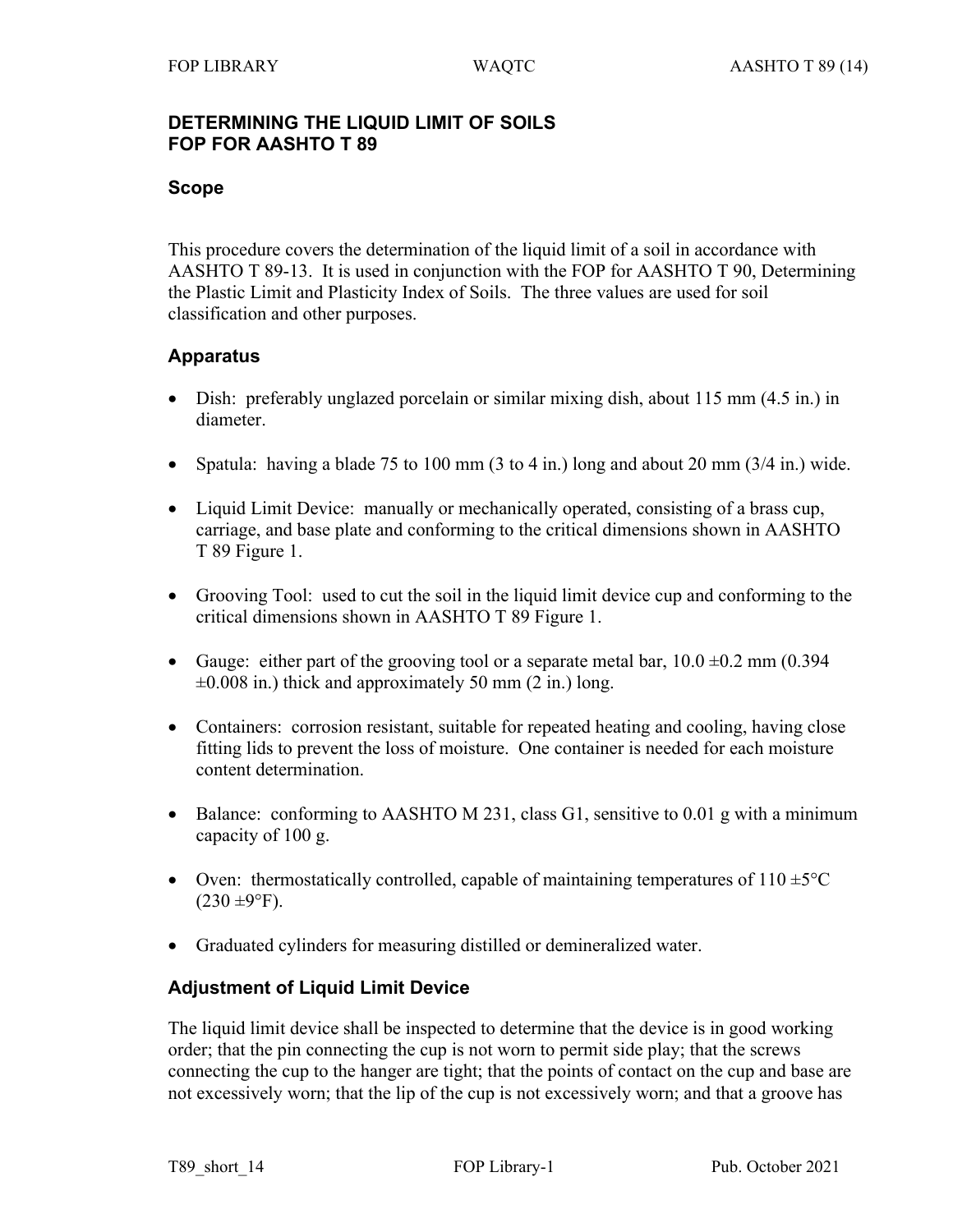not been worn in the cup. The grooving tool shall be inspected to determine that the critical dimensions are correct.

*Note 1*: Wear is considered excessive when the point of contact on the cup or base exceeds approximately 13 mm (0.5 in.) in diameter, or when any point on the rim of the cup is worn to approximately 1/2 the original thickness. A slight groove in the center of the cup is not objectionable. If the groove becomes pronounced, the cup shall be replaced. A base that is excessively worn may be refinished as long as it is maintained within the tolerances specified.

Adjust the height of drop of the cup so that the point on the cup that comes in contact with the base rises to a height of  $10.0 \pm 0.2$  mm  $(0.394 \pm 0.008$  in.).

*Note 2*: Check the height of the drop, before each new sample, by turning the crank at two revolutions per second while holding the gauge in position against the cup. If a ringing or clicking sound is heard without the cup rising from the gauge, the adjustment is correct. If no ringing is heard or if the cup rises from gauge, readjust the height of the drop. If the cup rocks on the gauge during this checking operation, the cam follower pivot is excessively worn and should be replaced.

#### **Sample**

Samples must be prepared per the FOP for AASHTO T 87 or T 146. Obtain a sample with a mass of about 100 g taken from the portion of the material passing the 0.425 mm (No. 40) sieve.

The mass required depends upon the method chosen. Method A (multi-point method) requires approximately 100 g. Method B (single point method) requires approximately 50 g.

#### **Procedure – Method A (Multi-Point)**

1. Place the sample in the dish and thoroughly mix with 15 to 20 mL of distilled or demineralized water by alternately and repeatedly stirring, kneading, and chopping with a spatula. Further additions of water shall be in increments of 1 to 3 mL. Each increment shall be thoroughly mixed with the soil before another increment is added. Once testing has begun, no additional dry soil should be added to the moistened soil. The cup of the Liquid Limit device shall not be used for mixing soil and water. If too much water is added, the sample shall either be discarded or mixed and kneaded until natural evaporation lowers the moisture content.

*Note 3*: Some soils are slow to absorb water. It is possible to add water so fast that a false LL value is obtained. This can be avoided by allowing more mixing and/or time. Also, tap water may be used for routine testing if comparative tests indicate no differences in results between using tap water and distilled or demineralized water.

- 2. Add sufficient water to form a uniform mass of a stiff consistency.
- 3. Place enough material in the cup so that, when squeezed and spread with the spatula, the soil will rest in the cup above the spot where the cup rests on the base and will be 10 mm thick at the point of maximum thickness. Use as few strokes of the spatula as possible, taking care to prevent the entrapment of air bubbles in the sample.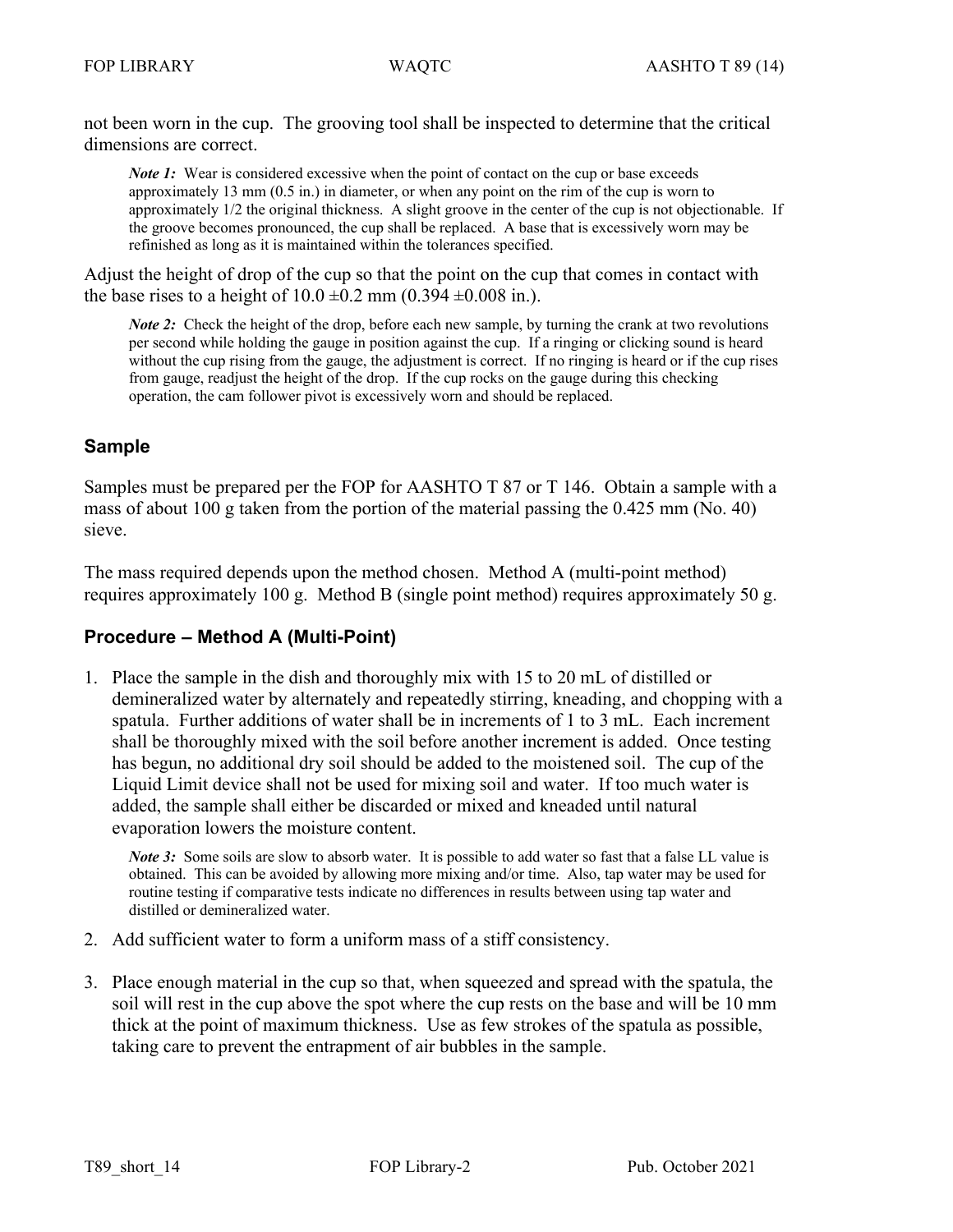- 4. Divide the soil in the cup with a firm stroke of the grooving tool. Avoid tearing of the sides of the groove or slipping of the soil cake on the cup. Up to six strokes are permitted with a stroke from front to back or from back to front counting as 1 stroke. The depth of the groove should be increased with each stroke, and only the last stroke should scrape the bottom of the cup.
- 5. Lift and drop the cup by turning the crank at a rate of approximately two revolutions per second until the two halves of the soil pat come together along a distance of about 13 mm (0.5 in.). Do not hold the base while the crank is turned. Record the number of shocks required to close the groove this distance.

*Note 4*: Some soils tend to slide on the cup instead of flowing. If this occurs, water should be added, the sample remixed, and the procedure repeated. If the soil continues to slide on the cup, the test is not applicable and a note should be made that the liquid limit could not be determined.

- 6. Use the spatula to obtain a moisture content sample by slicing through the soil pat perpendicularly to the groove. Remove the sample extending edge to edge and including the portion of the groove that flowed together. Place it into a suitable container and cover for subsequent moisture determination.
- 7. Determine the moisture percentage of the moisture content sample in accordance with the FOP for AASHTO T 255/T 265 (Soil).
- 8. Place the soil remaining in the cup back in the mixing dish and add 1 to 3 mL of water, or use previously prepared portions to which sufficient water has been added to result in a more fluid condition.
- 9. Repeat Steps 3 through 8, a minimum of two times. The object is to have a determination in all three shock ranges 25-35, 20-30, and 15-25 and span a range of at least 10 shocks.

# **Flow Curve – Method A**

Prepare a flow curve on a semi-logarithmic graph with moisture content on the arithmetic vertical axis and the number of shocks on the logarithmic horizontal axis. The flow curve is a straight line drawn as closely as possible through three or more plotted points.

# **Liquid Limit – Method A**

Determine the liquid limit. The moisture content at the intersection of the flow curve and the 25 shock line is the liquid limit.

# **Procedure – Method B (Single-Point)**

1. Place the sample in the dish and thoroughly mix with 8 to 10 mL of distilled or demineralized water, and following the mixing procedure in Method A, Step 1.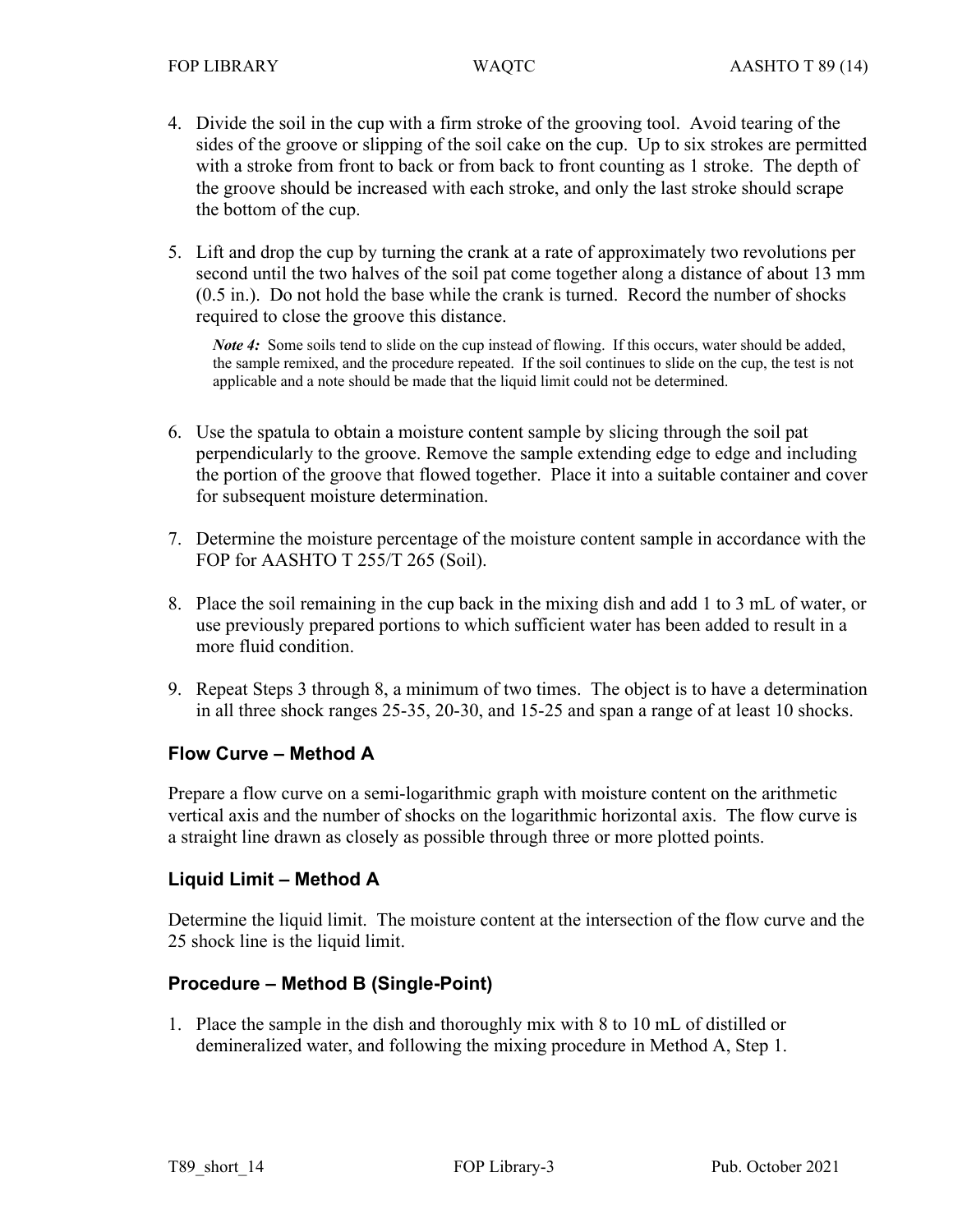2. Follow the procedure in Method A except that the soil pat should be prepared with water to produce a consistency that will close the two halves of the soil pat at least 13 mm (0.5 in.) within 22 to 28 shocks of the cup.

*Note* 5: Groove closures occurring between 15 and 40 blows may be accepted if variations of  $\pm$ 5 percent of the true liquid limit are tolerable.

- 3. Return the soil remaining in the cup to the mixing dish and, without adding any additional water, repeat Step 2. If the closure again occurs within the acceptable range and is within 2 shocks of the first, obtain a moisture content specimen as described in Method A.
- 4. Determine the moisture content of the moisture content sample in accordance with the FOP for AASHTO T 255/T 265 (Soil).

### **Liquid Limit – Method B**

Calculate the liquid limit as follows:

 $LL = (w_N)(N/25)$  0.121

| N  | $(N/25)^{0.121}$ |
|----|------------------|
| 22 | 0.985            |
| 23 | 0.990            |
| 24 | 0.995            |
| 25 | 1.000            |
| 26 | 1.005            |
| 27 | 1.009            |
| 28 | 1.014            |

**Table 1**

Where:

| LL.       | $=$ liquid limit                          |
|-----------|-------------------------------------------|
| <b>WN</b> | $=$ moisture content of sample at N blows |
| N         | $=$ number of blows                       |

Example:

 $w_N = 16.0 \%$  and  $N = 23$